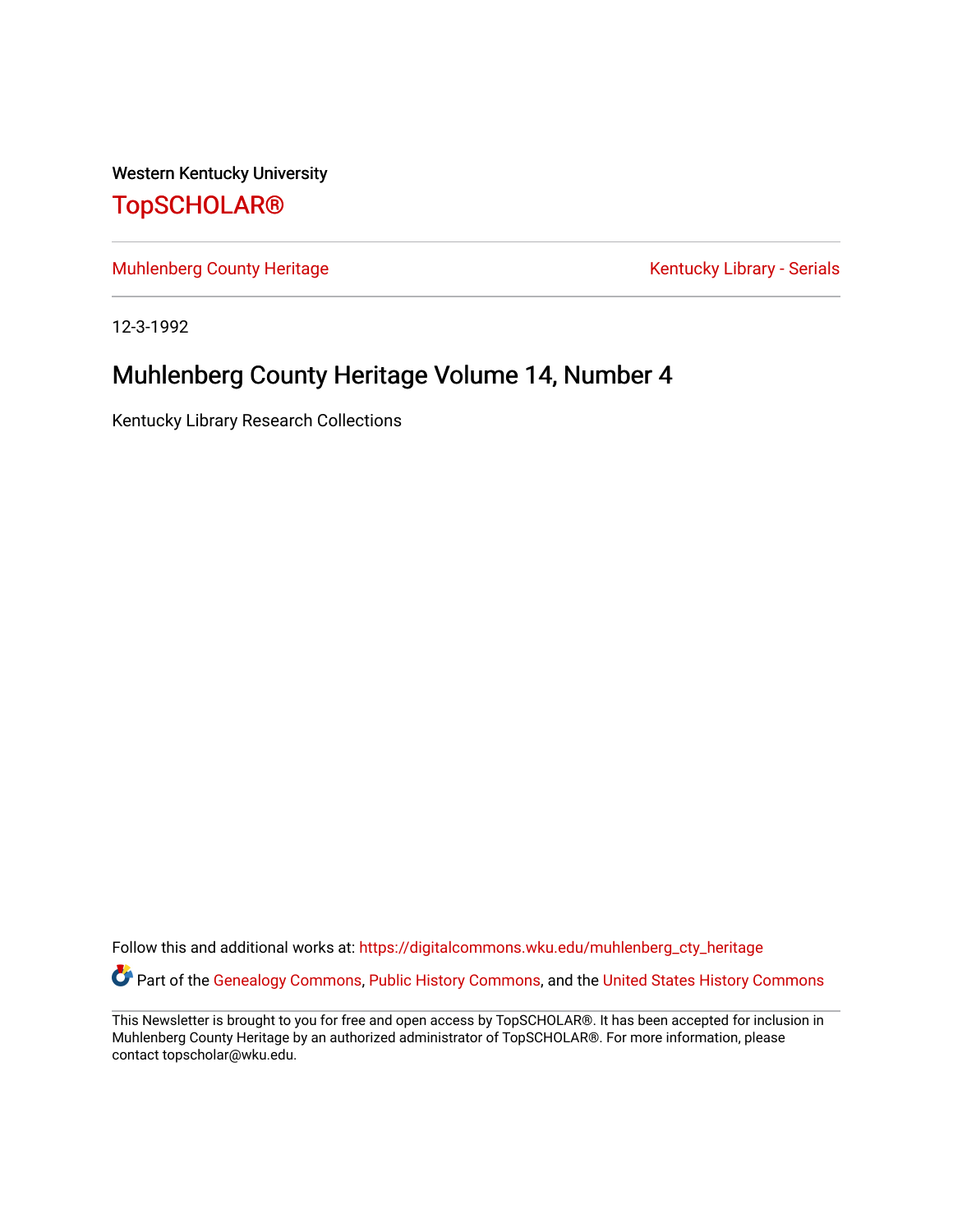### PUBLISHED OUARTERLY BRENDA COLLIER DOSS, EDITOR

THE MUHLENBERG COUNTY GENEALOGICAL SOCIETY, HARBIN MEMORIAL LIBRARY, 117 SOU'fH **MAIN** STREET

### GREENVILLE, KY 42345-1597 PAGE 37 \*\*\*\*\*\*\*\*\*\*\*\*\*\*\*\*\*\*\*\*\*\*\*\*\*\*\*\*\*\*\*\*

This article is another taken from Mr. R.T. Martin's scrapbook. Probably printed in The Muhlenberg Sentinel prior to 1913.

### THE REIGN OF THE REGULATORS

### A Review of the Lawless Pioneer Days in Old Muhlenberg

We first wish to add that our county is unfortunate in not having a written history other than the official records. The history of the many incidents and occurrences that took<br>place in our county during its early years, only exist in tradition. If some person had<br>written a history forty or fifty years ag in the county; and we have wondered why some one did not feel interested enough to reduce the<br>traditions of the county to writing before much of its details were lost from the memories of<br>the rising generations. It seems t

and deeds of ancestors by looking forward to posterity. Many families have no geneality and<br>lineage of their ancestors, and scarcely know the names of their grandfathers.<br>Now, in our comment on the history of the reign of

Nowever, we shall state that the Regulators were the sons of pioneers of the county and were of the best families. We knew many of them, and they were people of moral worth and were of the best families. We knew many of th standing and above reproach, some of them belonging to the various churches. They were<br>organized during the 1830s and were active during the 40s and even into the 50s. The first<br>settlers of the county were generally honest people; but there were some emigrants that came into the county that did not prove to be good citizens, their conduct and behavior arousing the suspicion of the better class of people. During the days of the Regulators the manner and custom of living was different from now, the county at that time being under the administration of the old constitution and it was during the days of slavery, when runaway negroes were frequently caught and looked after; unruly<br>negroes were often whipped severely for disobedience and bad conduct. There was a regular<br>patrol system kept up in all the towns in whipped by the patrolers. Nine o'clock at night was the hour set for all the colored people to be indoors, at home or place of abode, and if caught out after nine o'clock without a<br>written pass from the owner of those that had them employed they were whipped. During the<br>Regulator's period on the waters of Pond Ri many which lived considerably on the range, and often wandered some distance off, some of<br>such stock were often lost and sometimes never missed. Now, it seemed that in this pond<br>river section in the south of Muhlenberg and persons that grew up that would capture some of the stock that ranged at large and would convert them to their own use; often without defection for awhile but they finally became bolder and aroused suspicion of honest peop evade much detection; however, it finally became apparent that crime was being committed by<br>those under suspicion. The leaders of the depredations perpetrated were put under watch, and it was ascertained that the Pennington brothers and Hyde brothers, of Christian county, the<br>Shepherd brothers and others, of Todd county and Tom Anderson and others of Muhlenberg. The Shepherd brothers and others, of Todd county and Tom Anderson and others of Muhlenberg. The leaders of these different bands confederated together in crime and violation of Law. such state of affairs and conditions the Regulators were organized, with such men as Strother<br>Jones. John Jones. John Hancock. James Hancock. William Hancock. Esquire Taggart. James Rice John Jones, John Hancock, James Hancock, William Hancock, Esquire Taggart, James Rice and Moses Rice and many other good men r1s leaders. It was then determined to rid the county of all bad characters and to free the community of these under suspicion.

Tom Anderson was considered the leader of the Muhlenberg band of outlaws. He, as a man of above ordinary intelligence, a fine manipulater, a man of some means and owner of some negroes, at times. He owned several tracts of negroes, at times. He owned several tracts of land on Pond river and on a good farm on Long<br>Creek in the neighborhood of where the Lead church now is, and did a good deal of trading and speculating on stock and other things. He kept a lot of families as tenants, who were under<br>his command and members of his clan. These men were not above suspicion.

On one occasion a prospector by the name of Crow, who had some money was induced to stay<br>with a confederate of Anderson's and he was slyly robbed. Another prospector, looking for a<br>location in the county, was induced to vi Anderson nest. They caught Anderson and some of his confederates and whipped them severely.<br>A young man by the name of Sherrod was killed in attempting to shoot the Regulators. All of<br>Anderson's houses were burned as was m driven from the county in the latter part of 1830. He returned afterwards to look after some business, but did not long remain.

 $\Lambda$ fter the Anderson gang was routed there were some parties who left this county and went to Arkansas. They were under suspicion until after they had gone, then it was believed that they were inplicated with Anderson as his confederates.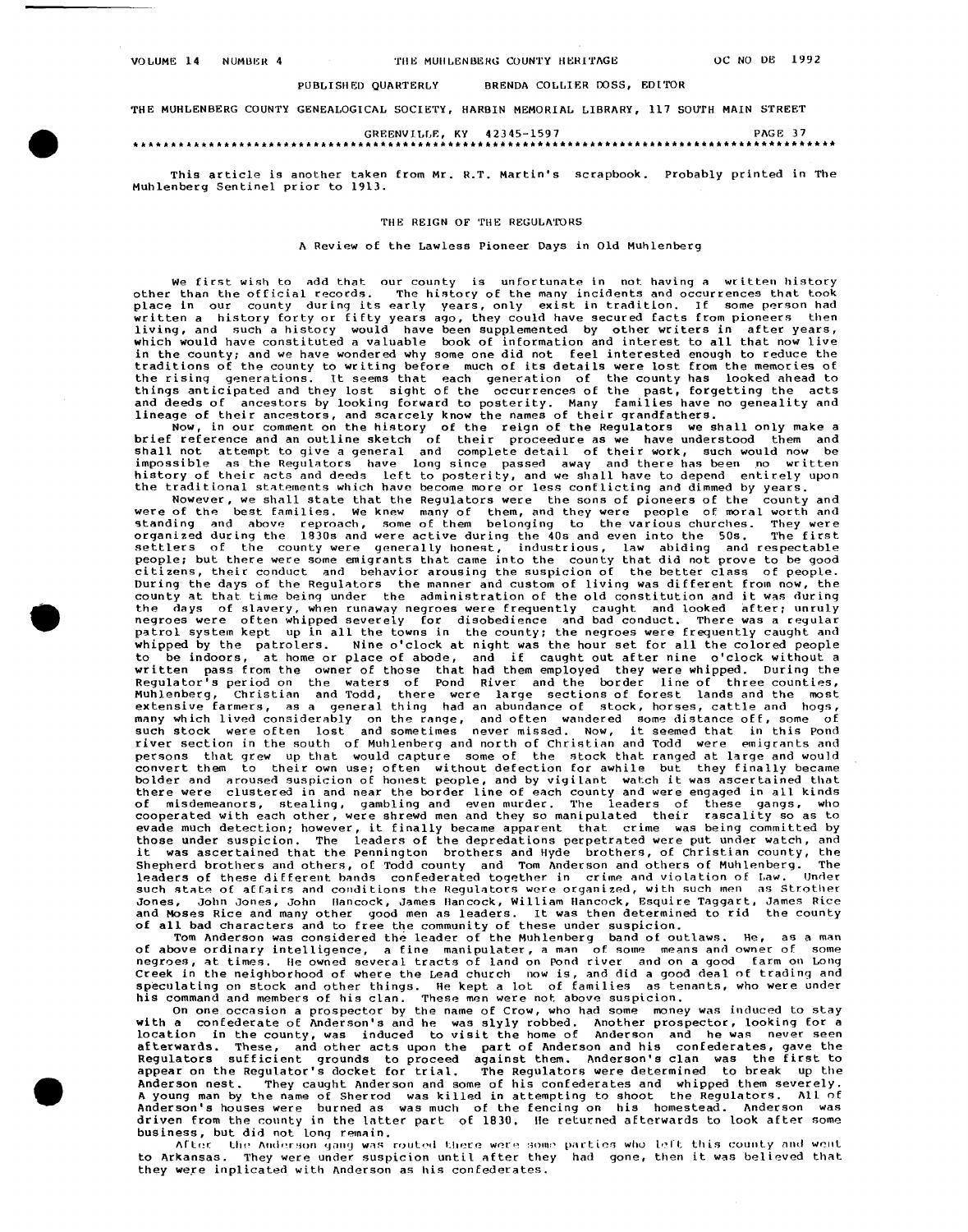## PAGE 38 TIii-: MUIILENB~~RG ffiUNTY HERITAGE VOL. 14 NO. 4 OC NO DI': 1992 ••••••••••••••••••••••••••••••••••••••••••••••••••••••••••••••••••••••••••••••••••••••••••

The Anderson gang consisted of such men as Isam Shurfield, Ransom Hodge, Ben Tolert and others, all of whom were driven from the county.

The Shepherds of Todd county were the next on the docket. The Shepherds were a rough,<br>low class of people. Some were whipped and others killed. The Regulators went to the home<br>of John Shepherd, near the Narrows, in Todd co confederates were driven away.

The next on docket were the Hydes of Christian. The leaders of this gang were Abe and Jesse Hyde who were large, rough, robust men of backwoods type.

They were said to be expert counterfeiters and negro thieves. They would induce negroes<br>to run off and then capture them and take them south and sell them. The Hydes, together with their confederates, were well whipped and driven off. Abe Hyde went to Missouri and joined the Mormons and Jesse Hyde died in Illinois some years later.

The next on docket were the Penningtons and their confederates. The Penningtons, Lonz and Mote, were more polished and had better raising than the Shepherds or the Hydes. They were both intelligent men, but their intelligence ran the wrong way. They were accused of<br>being guilty of all sorts of crimes and of inducing others to follow after their footsteps.<br>They had confederates in other states wh

Lonz Pennington was accused of murder, was tried, convicted and hanged in Hopkinsville, in 1845. Mote Pennington was at that time severely whipped by the Regulators, together with some confederates, chief among who was Frank Cisney who was accused of being a confederate of Lonz Pennington in the murder of Davis, He was arrested and placed in the Hopkinsville jail<br>from which he was taken by the Regulators, but through carelessness of those who had him in<br>charge he was allowed to escape. He fl respectable citizen.

After this next was broken up, peace for a while seemed to reign. But several years<br>afterwards Mote Pennington returned to Muhlenberg County and while staying with his<br>son-in-law, Cage Drake, who lived on part of the Ander a counsel was held and it was agreed to take Pennington to Hopkins county, near his old home and there whip him. Pennington was notified of their determination and they allowed him to select the parties to do the whipping. Pennington chose John Goad, a nephew of his by marriage, and John Wilkins, a cousin of Goad, county and remain away, which he did and never returned to his family who remained in Hopkins county. We can remember this occurrence well, although we were but a boy. It took place in

the spring of 1862.<br>Shortly after this occurrence there was a young man, a stranger, who came to Paradise on<br>Green River, during the excitement and boom that was being made on Aidrie near by. The young<br>man's history would eighteen vears of age, a wandering, homeless, penniless boy in the world of chance, a<br>delicate youth with light hair and blue eyes. His face indicated intelligence and good<br>raising. Unfortunately for him while stoping at P that this young man would be a leading merchant in a southern city. We mention this occurrence simply to show the spirit of the people in our county at that period. This act **was** not that of the Regulators.

ads not chat or one wegenerous.<br>The last whipping by what was called the Regulators, occurred in the latter part of<br>1850. In the early fifty's there came a man from Tennessee and settled about four and one-half miles west of Greenville. He was a large man, weighing about 225 pounds, portly and<br>a fine looking man. He was a man of good sense and claimed to be of Portuguese origin, a<br>descendant of a renowned Portuguese man much so that Regulators were organized to take the matter in hand. They proceeded against<br>the Tennesseean and his confederates. They got wind of the determination of the Regulators<br>and commenced dodging around. One day the shot guns closed up on him and a regular pitchd battle ensued. The Tennesseean fought until badly wounded in his right arm and then surrendered.

At the time of the battle there were two old citizens sitting on the pavement and leaning back against the hotel, deeply engaged in a red-liquor snooze. They were unable to save themselves by flight. When the balls began to rattle on the weather boarding above their heads, they tumpled over on the pavement. One of them had sufficient consciousness of<br>the situation to call out aloud: "Gentlemen, please elevate the muzzle of your guns." The<br>Tennesseean was taken out north of Green

severely whipped, and they were ordered to leave the county, which they did.<br>This act, we think, closes the Regulators' reign in this county. There were some acts<br>and proceedings of the Regulators which never were made pub sometimes dealt wrongfully with some innocent parties, and they were censured by some as violators of the law. Edward R. Weir, Sr., was the attorney for the Regulators and we have heard him state that he was often put to his wits and greatly troubled to keep some of the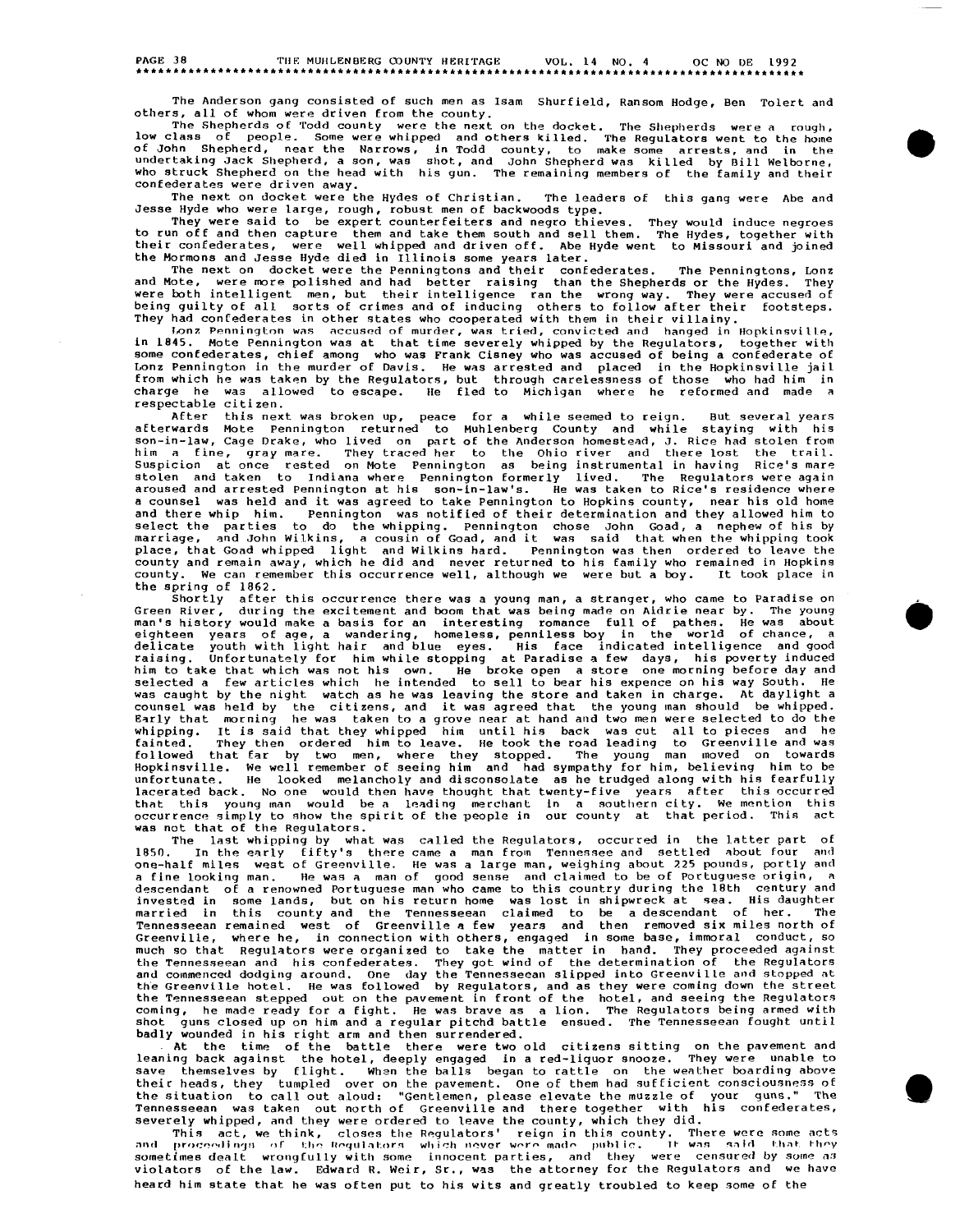OC NO DE 1992 THE MUHLENBERG COUNTY HERITAGE 50 VOL. 14 NO. 4 PAGE 39

Regulators from the penalty of the law, but, as public sentiment and sympathy was, generally, in favor of the Regulators, he was enabled to get them clear, but if such conduct was now performed by them it would be consider

I may have made some errors in this article, yet it **is as** I have understood.

GREENBRIER SCHOOL 1908-1909

| Parent or Guardian  | Names of Children                                                 | Date of Birth            |
|---------------------|-------------------------------------------------------------------|--------------------------|
| J.D. McPherson      | William E. Mc                                                     | 24 SE 1891               |
|                     | Martha M. "                                                       | 6 JA 1895                |
|                     | Ethel C.                                                          | 18 AP 1898               |
| J.P. Dixon          |                                                                   | 20 AU 1892               |
|                     | Cobie Dixon<br>Joseph C. Dixon                                    | 6 JE 1896                |
| Henry Mayes         | Edna Mayes                                                        | 17 DE 1891               |
|                     | Kitty "                                                           | 6 FE 1894                |
| J.L. Mitchel        | Clauda Mitchel                                                    | 2 SE 1899                |
|                     | Nunie "                                                           | 19 DE 1901               |
| J.C. Wells          | Lige Wells                                                        | 31 AU 189-               |
|                     | $B.F.$ $\blacksquare$                                             | 27 JA 1895               |
|                     | <b>B.F.</b><br>Cordely "<br>Maucie Jenkins                        | 12 JL 1897               |
| Bob Jenkins         |                                                                   | 26 SE 1890               |
|                     | Corbett "                                                         | 14 DE 1893               |
| T.J. Strader        |                                                                   | 9 SE 1889                |
|                     | James F. Strader<br>Lula M. <b>"</b><br>Lula M.                   | 12 SE 1892               |
|                     | Willie Cook                                                       | 20 SE 1889               |
| A.T. Wells          | Ruby T. Wells                                                     | 10 MR 1900               |
|                     | Guage "<br><b>Contractor</b>                                      |                          |
| D.M. Walker         | Dora Walker                                                       | 26 NO 1901<br>8 AP 1890  |
|                     | Bessie "                                                          |                          |
|                     | Minnie                                                            | 17 OC 1896               |
|                     |                                                                   | 28 MR 1892               |
|                     | <b>Irene "</b><br>Doy Long<br>Canlie B. Jones<br>Clyde L.   "     | 8 AU 1899                |
| E.L. Long           |                                                                   | 20 DE 1900               |
| V.E. Jones          |                                                                   | 20 DE 1899               |
|                     |                                                                   | 17 FE 1901               |
| J.E. Jones          | Bobbie H. Jones<br>$\sim 10^{-1}$<br>Oscar H. "                   | 6 DE 1893                |
|                     |                                                                   | 4 AP 1895                |
|                     |                                                                   | 5 OC 1896<br>11 DE 1900  |
| T.M. Boggess        | Oscar H. "<br>Sherra "<br>Girlie "<br>Ethel Boggess<br>Farl Chutt | 25 OC 1899               |
| A.T. Shutt          |                                                                   | 14 OC 1890               |
|                     | Earl Shutt<br>Euva                                                | 6 DE 1891                |
|                     | $\bullet$<br>Rosa                                                 | 11 JL 1896               |
|                     | $\lambda$ my $\stackrel{?}{\bullet}$                              | 11 MR 1898               |
| J.E. Groves         | Eva F. Groves<br>Maude B. "                                       | <b>5 AU 1896</b>         |
|                     |                                                                   | 15 AU 1897               |
|                     |                                                                   | 14 AP 1899               |
|                     | Hille C. "<br>Bessie M. "<br>Mindo C                              | 17 DE 1900               |
| F.J. Sweney         | Minda B. Sweney<br>Herman C. Sisney                               | 2 MR 1889                |
| T.M. Sisney         | Herman C. Sisney<br>H.W. Sissex                                   | 6 SE 1889                |
|                     | H.W. Sisney                                                       | 17 JA 1891               |
|                     | Н.Т.<br><b>Contract Contract</b>                                  | 2 JL 1893                |
|                     | Georgia M. "<br>Alth F. "                                         | 19 SE 1896               |
|                     |                                                                   | <b>9 MY 1898</b>         |
| Mrs. Liza Underwood | Lois Underwood                                                    | 1 SE 1893                |
| Tom Settle          | Revo Settle<br>Herbert Robertson                                  | 15 AU 1898               |
| George Robertson    | Allis                                                             | 31 OC 1895               |
| Bob Wells           | $--- E. Wells$                                                    | 16 AP 1898<br>30 JL 1888 |
| W.W. Shelton        | <b>Bob Shelton</b>                                                | 22 AU 1890               |
|                     | <b>Guy</b>                                                        | 26 DE 1892               |
|                     | Carry G. "                                                        | 24 NO 1894               |
| Z.W. Strader        | Teuly Strader                                                     | 11 JE 1899               |
| H.A. Winn           | Maude F. Winn                                                     | 11 DE 1897               |
|                     | Berthee                                                           | 12 FE 1901               |
| George Gregory      | Earl U. Gregory                                                   | 12 AU 1889               |
|                     | Eurie                                                             | 26 JL 1891               |
|                     | w<br>Ruth                                                         | 9 JL 1896                |
|                     | Ħ<br>Johnie                                                       | 30 OC 1898               |
| N.A. Shutt          | Gladys Shutt                                                      | 11 MY 1893               |
|                     | Clifford                                                          | 13 JL 1896               |
|                     | Ocus                                                              | 8 MY 1900                |
| C.F. Sweney         | Rosa F. Sweney                                                    | 27 DE 1891               |
| N.V. Mayes          | Maua Mayes                                                        | 20 JE 1902               |
| S.A. Mayes          | Orfa Mayes                                                        | 29 JA 1902               |

•

**.** 

 $\sim$   $\mu$ 

·····································································~························· NOW IS TIIE TIMP. TO REN~;W YOUR Mf.MBERSIIIP FOR THB YBAR 199311!1111111 We have en joyed having each of you as members for the last year. We are looking forward to a good association in 1993 ••.•. •••••••••••••••••••••••••••••••••••••••••••••••••••••••••••••••••••••••••••••••••••••••••••••••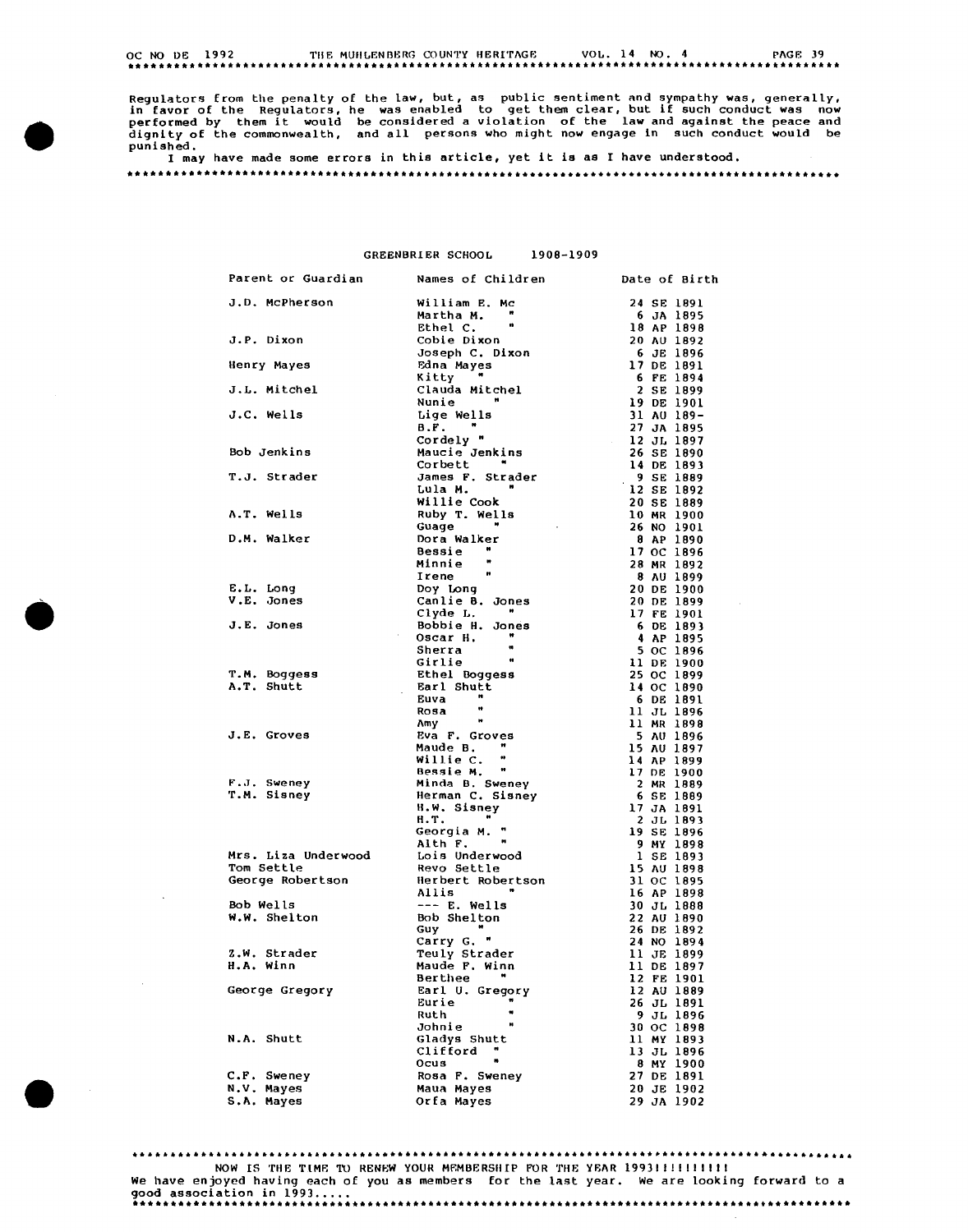| PAGE 40 | THE MUHLENBERG COUNTY HERITAGE |  | VOL. 14 NO. 4 |  | OC NO DE 1992 |  |
|---------|--------------------------------|--|---------------|--|---------------|--|
|         |                                |  |               |  |               |  |

| HILLSIDE SCHOOL |  | 1908-1909         |  |
|-----------------|--|-------------------|--|
| arðian          |  | Namon of Children |  |

| Parents or Guardian         | Names of Children                             | Date of Birth                          |
|-----------------------------|-----------------------------------------------|----------------------------------------|
| Peter Elschide              | Emmett Elschide                               | 13 JA 1902                             |
|                             | Andy Elschide                                 | 28 OC 1894                             |
|                             | Fred Elschide                                 | 21 JA 1890                             |
|                             | Willie Ball                                   | <b>8 AP 1902</b>                       |
| George Peavler              | <b>Ervin Pevler</b><br>Hershel Pevler         | 26 AU 1897                             |
|                             | Elna Pevler                                   | $6$ FE 18--<br><b>30 AU 1901</b>       |
| Mrs. L. Good                | Lettie May Good                               | $31$ MR $1899$                         |
|                             | Willie Good                                   | 25 SE 1901                             |
| John Pittman                | Kathran Pittman                               | 19 AU 1891                             |
| Eric Culbertson             | Minnie Culbertson<br>Loγ Culbertson           | 13 AU 1894                             |
|                             | Mary Culbertson                               | 1 OC 1896<br>23 FE 1899                |
|                             | Gobble Culbertson                             | <b>5 MY 1901</b>                       |
| Robert South                | Florence South                                | 14 MR 1898                             |
|                             | Andrew South                                  | 14 DE 1900                             |
| Sid Carlton<br>Oscar Majors | Bell Carlton<br>Tom Majors                    | 6 SE 1893                              |
|                             | Charles Majors                                | 22 MY 1898<br>27 SE 1900               |
| David Parker                | Chas Parker                                   | <b>9 JA 1897</b>                       |
|                             | Wm. Parker                                    | 16 NO 1898                             |
|                             | <b>Jessie Parker</b>                          | 26 SE 1901                             |
| Dora Macaroy                | Thermon Macaroy                               | 25 DE 1889                             |
|                             | Mary Macaroy<br>Herbert Macaroy 29 SE 1894    | 27 MY 1892                             |
| Margret Ball                | $Re---$ Ball                                  | 5 MR 189-                              |
| Wm. Elschide                | Nealy Elschide                                | 22 SE 188-                             |
| Matt Vincent                | Geneva Elen Vincent                           | 30 SE 1901                             |
| Thomas Lee                  | Ethel Lee                                     | 30 NO 1896                             |
| Thomas Macaroy              | Mary E. Macaroy<br>Mary E. Macaroy            | l JA 1891                              |
|                             |                                               | 18 FE 1892                             |
|                             |                                               | 21 JL 1893<br>18 AP 1893<br>18 AP 1893 |
|                             | Dovey Macaroy<br>Adda Macaroy<br>Pdda Macaroy | 17 MY 1897                             |
|                             | Virgal Macaroy<br>Fanny Jaruío                | 13 JE 1900                             |
| S.B. Jarvis                 | Fanny Jarvis                                  | 1 JL 1893                              |
| Ernest Bryan                | Alonso Bryan<br>Verner Bryan                  | 12 OC 1888<br>3 FE 189-                |
|                             | Girlie Bryan                                  | 26 JE 1897                             |
|                             | Mary Bryan                                    | 23 JE 1901                             |
| Chas. Underwood             | Shelby Underwood                              | 26 FE 1890                             |
|                             | Deala Underwood<br>Flora Underwood            | 28 AP 189-                             |
|                             | Nettie Underwood                              | 16 OC 1897<br>$16$ NO $189-$           |
|                             | Laura Underwood                               | $18 \, \text{NO}$ $1--$                |
| J.R. Randolph               | Laure Randolph                                | 30 MY 1890                             |
|                             | Ben Randolph                                  | 27 MR 1892                             |
| Monro Latham<br>Virgie Gary | Leslie Latham<br>Aaron Thomas Gary            | 30 OC 1900<br>3 MR 1900                |
| John H. Dibble              | Lena Dibble                                   | 12 AU 1896                             |
| Palace B. Covington         | Jennie Covington                              | 9 SE 1892                              |
|                             | Ruth                                          | 8 AU 189-                              |
|                             | $\bullet$<br>Hoburt<br>$\bullet$              | 16 SE 1899                             |
| Charles Josey               | George<br>Alice Josey                         | 9 NO 1901<br>10 MY 1897                |
| Thomas Sorrells             | Gertrude Sorrells                             | 31 DE 1894                             |
|                             | $\mathbf{H}$<br>Belle                         | 24 JL 1895                             |
|                             | $\mathbf{r}$<br>James                         | 8 OC 1898                              |
|                             | $\mathbf{m}$<br>Truman<br>$\bullet$           | 9 MY 1900                              |
| <b>Monroe Miller</b>        | Jessie<br>Herbert Miller                      | 8 JE 1902<br>20 AU 1899                |
|                             | Loretta                                       | 7 MR 1901                              |
| James Josey                 | Walter Josey                                  | 22 AP 1892                             |
|                             | Clyde                                         | 17 DE 1895                             |
|                             | Hershell "<br>Estelle "                       | 13 MY 1900                             |
| Sam Vincent                 | Rosa Vincent                                  | 2 JA 1902<br>16 MY 1896                |
| Sarah E. Philpot            | Willie Philpot                                | 12 AP 1889                             |
|                             | Mary                                          | 9 JE 1902                              |
|                             | $\mathbf{H}$<br>James                         | 27 MY 1894                             |
| Robt. B. Brown              | Robert Brown                                  | 10 DE 1894                             |
|                             | Clyde<br>Clara M. "                           | 16 MY 1898<br>16 JE 1900               |
| L. Andrew Stirsman          | Lura E. Stirsman                              | 4 SE 1895                              |
|                             | Willie G.                                     | 20 MR 1897                             |
| Wm. Tyldley                 | Jennie Tyldsley                               | 25 JL 1890                             |
|                             | Ruth                                          | 10 FE 1893                             |
| Wm. R. Driver               | Margarett "<br>Herbert Driver                 | 15 AU 1899<br>14 FE 1894               |
| Roland Hays                 | Langron Hays                                  | 19 MY 1899                             |
|                             | John                                          | 22 MR 1902                             |
| James Sworthard             | Myrtle Sworthard                              | 16 JL 1900                             |
| Monroe Littlefields         | Willie Littlefields                           | 26 AU 1900                             |
| Henry Philipps              | Nina Philipps                                 | 24 JA 1896                             |
|                             |                                               |                                        |

 $\mathcal{L}^{\text{max}}_{\text{max}}$  and  $\mathcal{L}^{\text{max}}_{\text{max}}$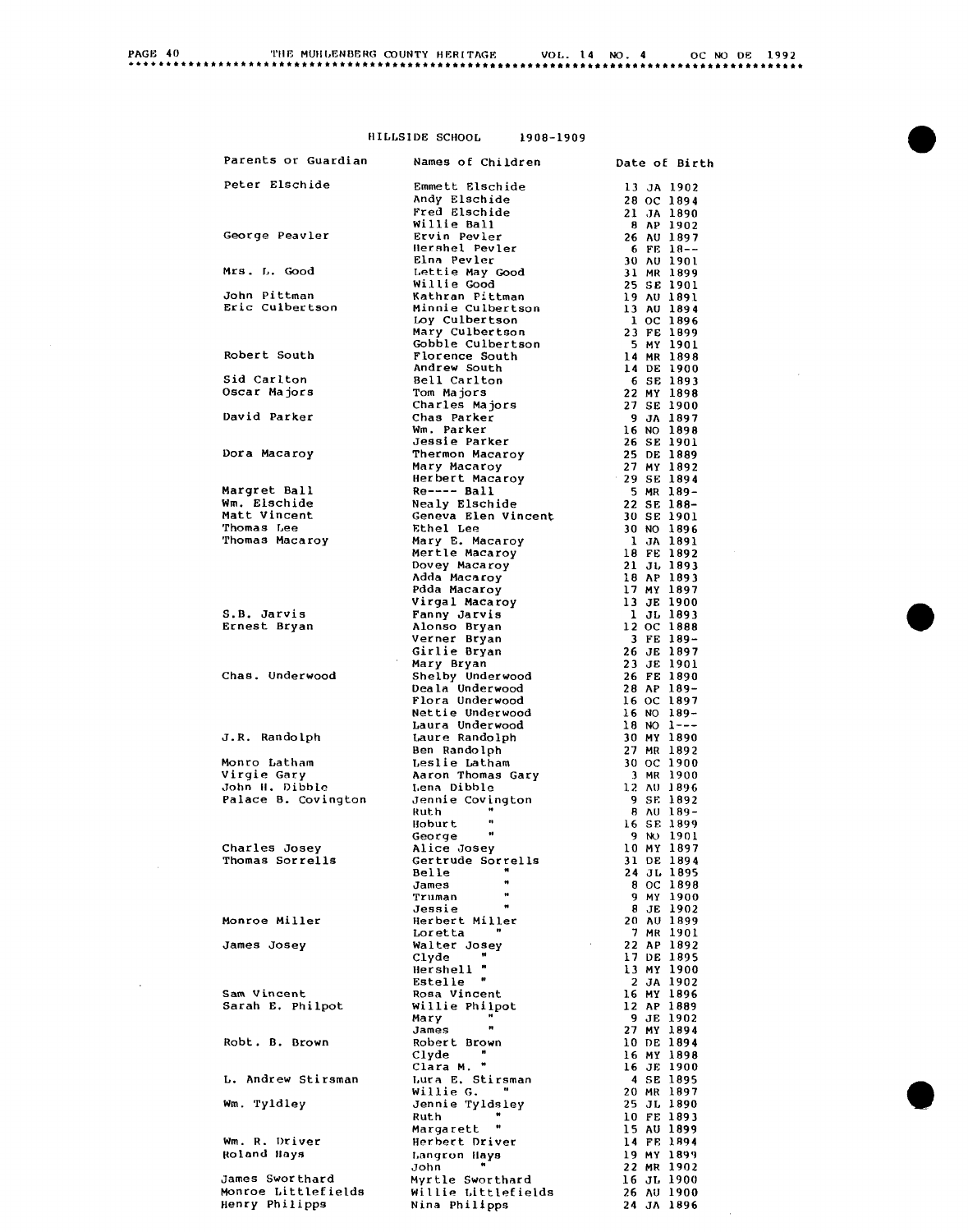| 2 AG F | 41 |  |
|--------|----|--|
|--------|----|--|

| Parent or Guardian            | Names of Children            | Date of Birth           |
|-------------------------------|------------------------------|-------------------------|
| Roland Hays                   | Langron Hays                 | 19 MY 1899              |
|                               | $\blacksquare$<br>John       | 22 MR 1902              |
| James Sworthard               | Myrtle Sworthard             | 16 JL 1900              |
| Monroe Littlefields           | Willie Littlefields          | 26 AU 1900              |
| Henry Philipps                | Nina Philipps                | <b>24 JA 1896</b>       |
| T.M. Brown                    | Lawrence Brown               | 26 JL 1894              |
|                               | Nannie                       | 25 SE 1896              |
|                               | $\mathbf{r}$<br>Gertrude     | 30 DE 1898              |
| Will Russell                  | Shelby Russell               | 29 MY 1901              |
|                               | Norah                        | 29 AU 1895              |
|                               | Nettie                       | 5 DE 1894               |
| James Monarch                 | Josie Monarch                | 25 JA 1897              |
| Lee Tinsley                   | James Tinsley                | 28 JA 1890              |
|                               | Lula                         | 20 AU 1894<br>6 JE 1892 |
| Lizzie Millsap<br>Ivy Millsap | Lula Millsap<br>Maud Millsap | 28 SE 1891              |
| M.C. Ennis                    | Rosa L. Ennis                | <b>5 JA 1891</b>        |
|                               | Marry                        | 26 SE 1890              |
|                               | w<br>James                   | 19 SE 1893              |
|                               | Ħ<br>Katie                   | 21 AU 1897              |
| Sam Gregory                   | Gussie Gregory               | 5 FE 1902               |
| James Pendley                 | Willie J. Pendley            | 2 JE 1897               |
|                               | Mary                         | 17 MR 1902              |
| Riley Stanley                 | Edward Stanley               | 10 SE 1900              |
| Aus H. Dunning                | Oliver Dunning               | <b>13 AU 1899</b>       |
| <b>John Tooley</b>            | Cordie Tooley                | 4 FE 1889               |
|                               | Elbert<br>w                  | 6 OC 1892               |
| John Garrett                  | Lula Garrett                 | 6 AP 1890               |
|                               | ×<br>Eugene<br>w             | 17 AP 1893              |
|                               | Lucy E.                      | 3 JE 1896               |
|                               | Riley S. "                   | 11 MY 1899              |
|                               | Cornelia "                   | 28 MY 1902              |
| J.F. Duning<br>A.H.           | Edward L. Duning<br>Esel     | 2 MY 18-0<br>21 FE 1894 |
| Wm. Tate                      | Viola Tate                   | 18 FE 1902              |
| Mary Edwards                  | Chester Edwards              | 4 FE 18--               |
|                               | Arthur                       | 25 JA 1894              |
|                               | w<br>Nancy E.                | 4 FE 1896               |
|                               | $\bullet$<br>Ben             | 18 JL 1897              |
| Wm. Newton                    | Myrtle Newton                | 2 MR 1896               |
|                               | Fander                       | 16 OC 1898              |
|                               | Clareiee "                   | 4 OC 1902               |
| Wm. Stanley                   | Myrtle Stanley               | 21 SE 1895              |
|                               | Ella M.                      | 11 MR 1898              |
|                               | $Set---$                     | 28 SE 1900              |
| J.T. McGregor                 | Eddie McGregor               | 22 DE 1892              |
| W.N. Head                     | Hugh Head                    | 25 AU 1891              |
|                               | Hassie                       | 30 MY 1893              |
|                               | Starling "                   | 15 SE 1897              |
|                               | $\bullet$<br>Fleedy          | 10 MY 1901              |
| Richard Stewart               | Bert Stewart                 | 16 SE 1892              |
|                               | <b>Bland</b>                 | 23 JE 1896              |
| Ben Underwood                 | Cordie Underwood             | 18 JE 1889              |

MYERS CHAPEL SCHOOL District **161** 1908-1909

 $\sim$ 

| Parent or Guardian | Names of Children |  | Date of Birth  |        |
|--------------------|-------------------|--|----------------|--------|
| W.A. Blackwell     | Elmer Blackwell   |  | 21 JL 1894     | Penrod |
|                    | Iris Blackwell    |  | 10 JE 189-     |        |
|                    | Mary Blackwell    |  | $7$ JE 18--    |        |
|                    | John Blackwell    |  | $-$ SE 1898    |        |
| Bobe Warman        | Laura Warman      |  | 11 DE 18-7     | Dunmor |
| James Hughs        | Ethal Hughs       |  | 17 DE 1888     | Penrod |
| Telid Gillock      | Buth Gillock      |  | 21 OC 1891     | Penrod |
| Nettie Baker       | Winnie Baker      |  | 18 MY 1891     | Penrod |
|                    | Della Baker       |  | 11 MR 1893     |        |
| Charls Tucker      | Orby Tucker       |  | 29 MY 1901     | Penrod |
| W.H. Mallory       | Harden Mallory    |  | 25 JA 1893     | Penrod |
|                    | Elias Mallory     |  | 11 FE 1896     |        |
| A.B. Goodall       | Liza Goodall      |  | 22 SE 1892     | Penrod |
|                    | Adie Goodall      |  | 22 OC 1894     |        |
|                    | Modie Goodall     |  | 20 NO 1896     |        |
|                    | Abmoselus Goodall |  | 9 NO 1899      |        |
| W.F. COX           | Verah Cox         |  | 20 JA 1898     | Penrod |
|                    | Willie Cox        |  | 18 JL 1900     |        |
| P.S. Mohon         | Milton Mohon      |  | $17$ JA $188-$ | Penrod |
|                    | Berth Mohon       |  | 19 OC 1896     |        |
| Callie Mallory     | Esta Mallory      |  | 13 OC 1891     | Penrod |
|                    |                   |  |                |        |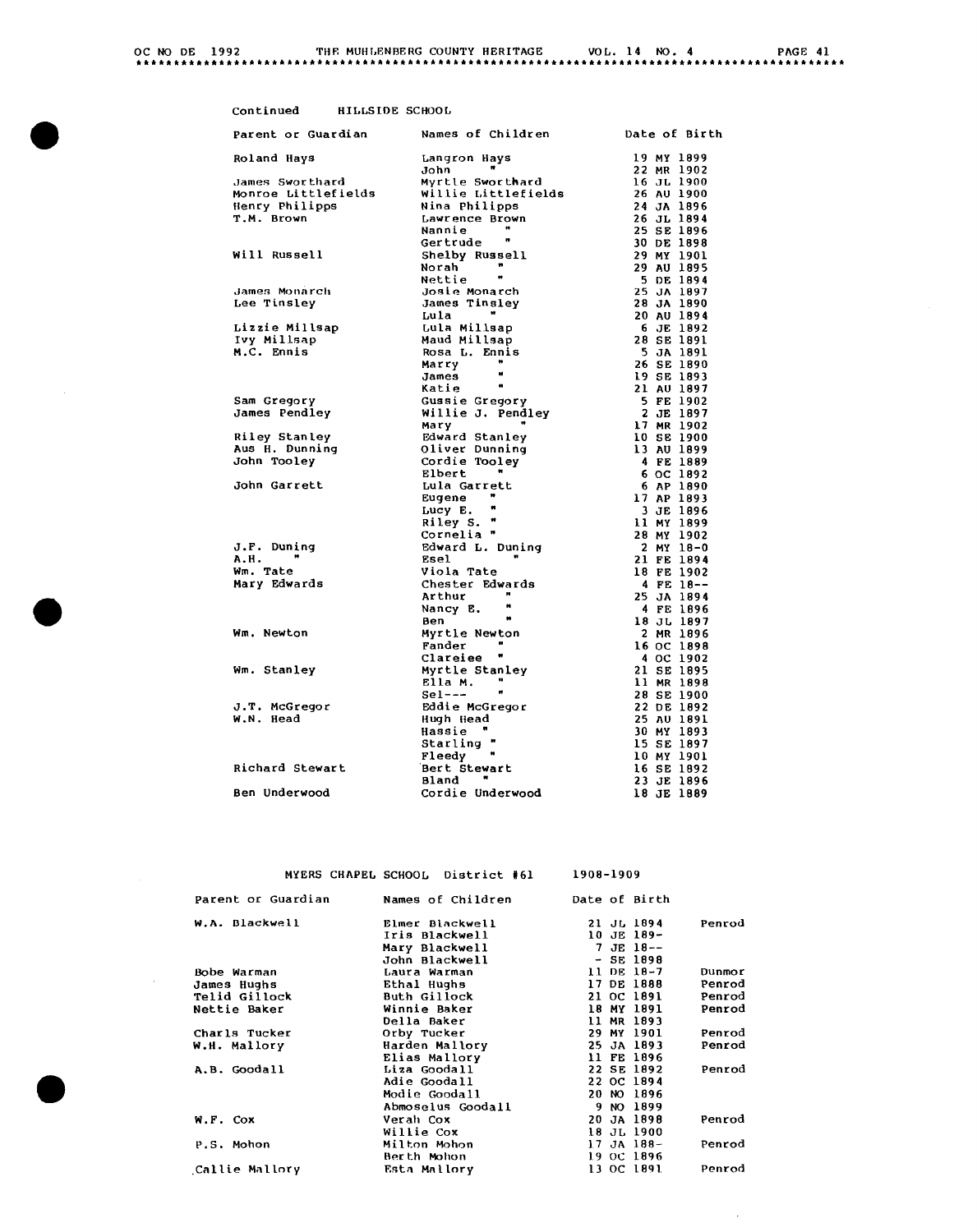THE MUHLENBERG COUNTY HERITAGE VOL. 14 NO. 4 PAGE 42 OC NO DE 1992 10  $No...$ **ORIGINAL** OF AMERICA ST Department of Commerce and Labor BUREAU OF IMMIGRATION AND NATURALIZATION DIVIBION OF NATURALIZATION **DECLARATION** OF INTENTION In the  $\sigma$ Court .., aged ... years, do declare on oath that my personal occupation description is: Color Macle complexion , height  $J_{\dots}$  (eet  $J_{\dots}$  inches, weight / V.O...... pounds, color of hair fact & Braus, color of eyes. other visible distinctive marks  $\mathscr{O}$  Car Que  $\ldots$  is a local contract of the set of the set of the set of the set of the set of the set of the set of the set of the set of the set of the set of the set of the set of the set of the set of the set of the set of the s ..... day of anno Domini JIU: I now reside at Mudle I emigrated to the United States of America from on the vessel\*.7 <del>tuan</del> Oar my last foreign residence was <a> It is my bona fide intention to renounce forever all allegiance and fidelity to any foreign Les pé V. prince, potentate, state, or sovereignty, and particularly to رید Voltation of which I am now a subject: I arrived at the port of ... ........, in the State **Vertilary of ...**<br>District  $X \neq Z$  day ......, anno Domini 1 $\mathcal{U}$   $\mathcal{L}$  : 1 am not an anarchist; 1 am not a  $of...$ polygamist nor a believer in the practice of polygamy; and it is my intention in good faith to become a citizen of the United States of America and to permanently reside therein: SO HELP ME GOD. Subscribed and sworn to before me this .... ., anno Domini 19 [SEAL.] day of  $\mathcal{L}$ Court.  $Br \mathcal{L}$  $\mathbb{R}$ ....Clerk.  $11 - 2526$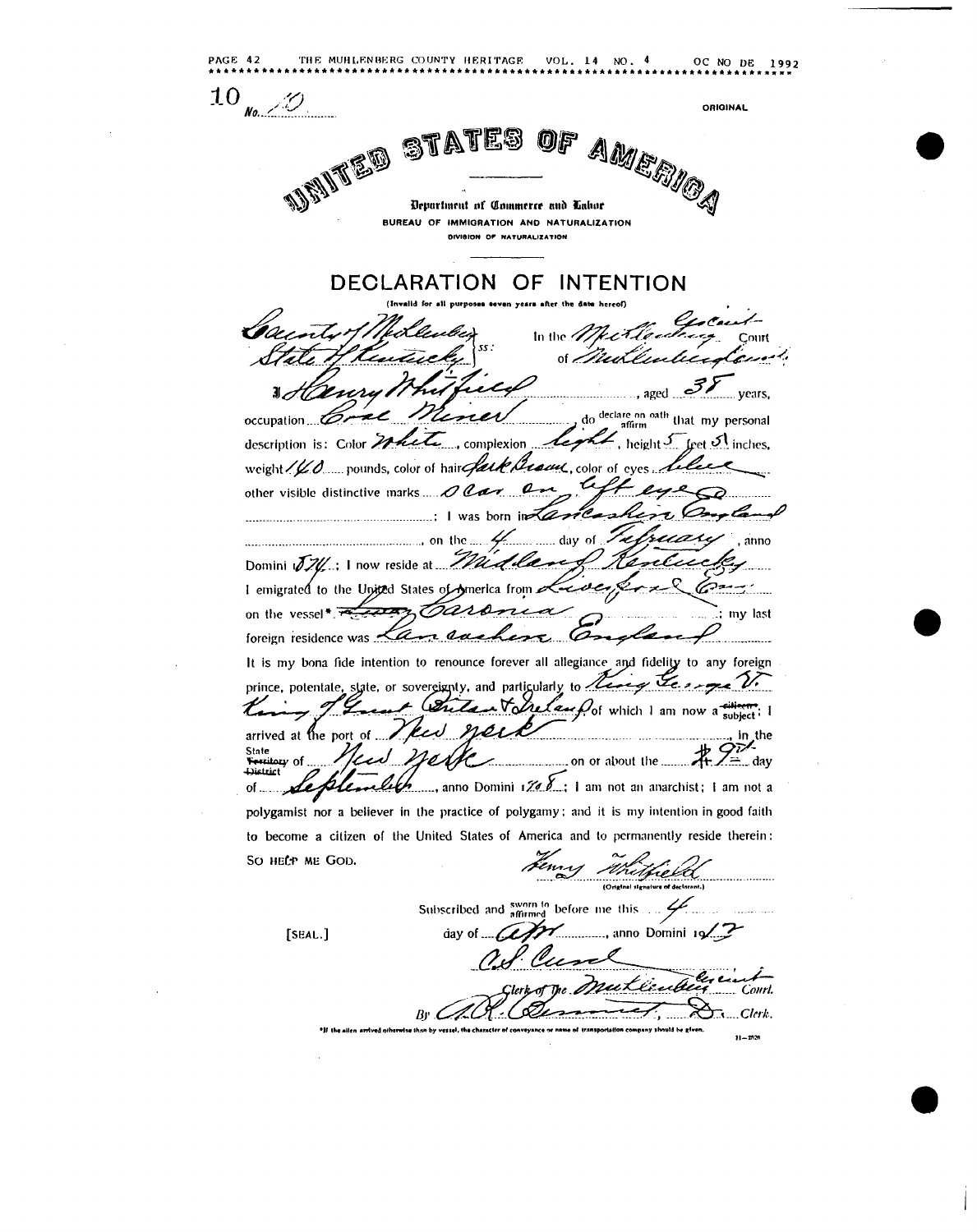OC NO DE 1992 THE MUHLENBERG COUNTY HERITAGE VOL. 14 NO. 4 **PAGE 43** 11 **ORIGINAL**  $No.$   $11$ STATES AMERICA 012 UBITED Department of Commerce and Labor BUREAU OF IMMIGRATION AND NATURALIZATION DIVISION OF NATURALIZATION DECLARATION OF INTENTION In the Meck leaders Coyeur Court of Mullederg County 74 M drei  $\frac{1}{2}$ , aged  $\frac{1}{2}$ , aged  $\frac{1}{2}$ , years, ......, do declare on eath that my personal occupation...  $.11220$ description is: Color 21 hite ......., complexion Law .........., height J. feet L. inches, weight  $/(6.2)$  pounds, color of hair  $\sqrt{4\pi r}$   $\sqrt{6}B$  *town* color of eyes  $/$   $/47a$ , other visible distinctive marks *From fue cus Stiff on right han* X 1 was born in Chartier ... november anno  $\ldots$  day of  $\ldots$ Domini 1868: I now reside at 1/21 acreded, 1 emigrated to the United States of America from  $\mathfrak C$ on the vessel<sup>\*</sup> ard Am  $\cdots$   $\cdots$   $\cdots$  nv last Clustria foreign residence was letah us It is my bona fide intention to renounce forever all allegiance and fidelity to any foreign prince, potentate, state, or sovereignty, and particularly to Francis Joseph  $\alpha$ ,  $\delta$ 1 *Clantera* ........., of which I am now a subject: I enerfer arrived at the port of Leu Yas State  $\ldots$  on or about the  $\ldots$  / $\gamma$  day iry of . District  $of...$  $\Box$  anno Domini 1995 $\Box$  I am not an anarchist; I am not a polygamist not a believer in the practice of polygamy; and it is my intention in good faith to become a citizen of the United States of America and to permanently reside therein: SO HELP ME GOD. indy Ha  $\bm{\gamma}$ a ., anno Domini 191. $2$  $[SEAL.]$ day of ... Clerk of the Puel lawlescy Cyclet Court. Clerk.  $Bv$  ...... len arrived otherwise than by vessel, the charac  $11 - 150$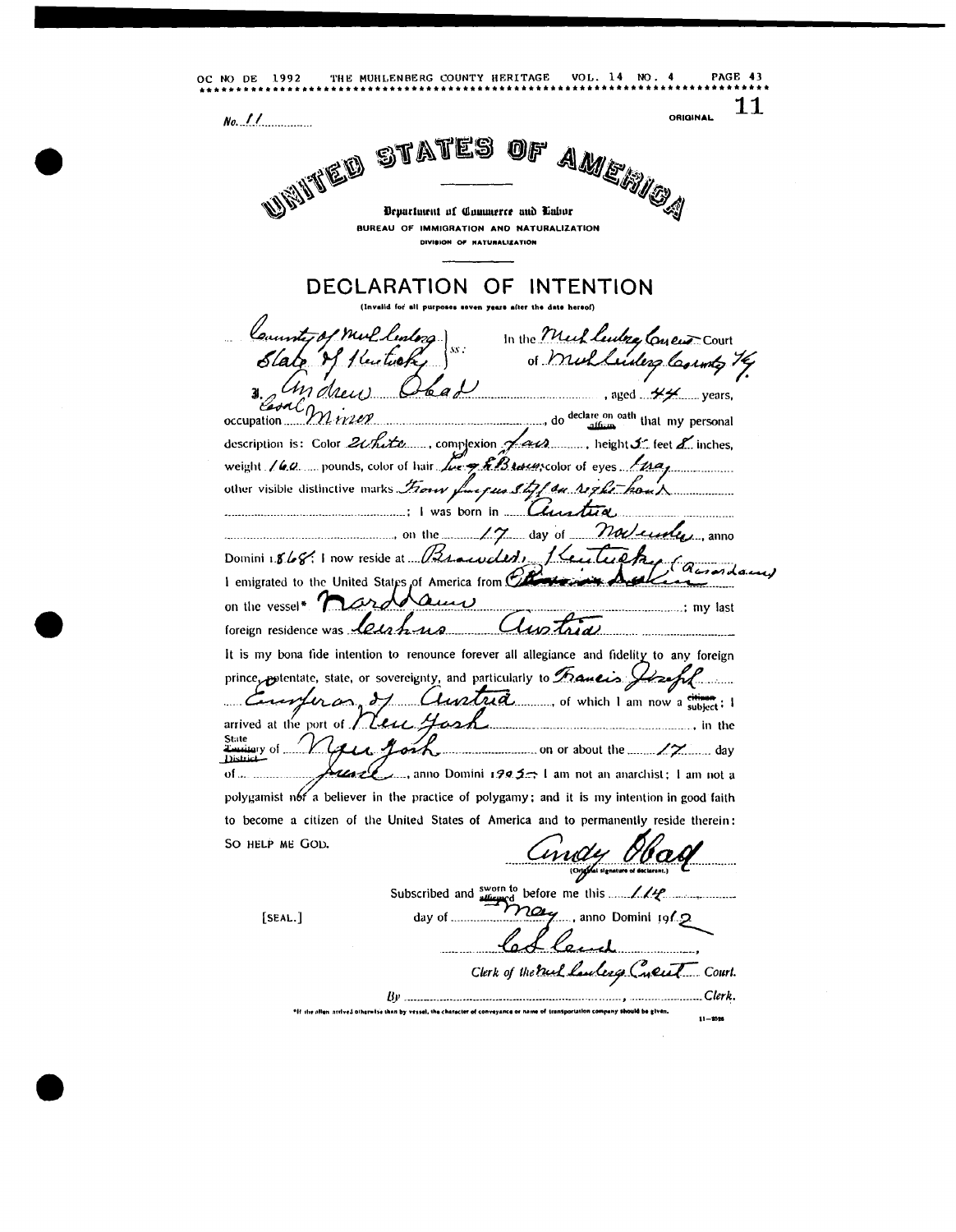OC NO DE 1992 THE MUHLENBERG COUNTY HERITAGE VOL. 14 NO. 4 PAGE 44  $\overline{12}$ ORIGINAL  $No... 12$ OF AMERICA USINTED ES ST Department of Commerce and Labor BUREAU OF IMMIGRATION AND NATURALIZATION DIVIBION OF NATURALIZATION DECLARATION OF INTENTION (Invalid for all nurnoses saven years) ty of nul lulero s. In the Mul leaders Creen count ... occupation Coal Winnipeg and declare on eath that my personal description is: Color et that complexion light is height I feet a inches, other visible distinctive marks. Panal  $\cdots$  i was born in Moruha Un trid 14 day of Chris .............**,** anno Domini 18.90; I now reside at Brander Healtopy I emigrated to the United States of America from Class on lamme on the vessel\* Magdlems ................................; my last (Instrict) foreign residence was Carpus. It is my bona fide intention to renounce forever all allegiance and fidelity to any foreign prince, potentiale, state or sovereignty, and particularly to Tracemers, arrived at the poli of *I Lear Lash* means and the State<br>Territory of ... Mark  $\rho_{\mathcal{A}}$ Q etterminimum, anno Domini 1207; I am not an anarchist; I am not a  $of...$ polygamist nor a believer in the practice of polygamy; and it is my intention in good faith to become a citizen of the United States of America and to permanently reside therein: SO HELP ME GOD. Frank Mikelhip Subscribed and  $\frac{\text{sworn to}}{\text{affirmed}}$  before me this  $\frac{1}{\sqrt{2\pi}}$  $\gamma$   $\alpha$ , anno Domini  $19.2$ day of ........... [ŚEAL.] Geing Color Kirewit Court. Clerk of the  $Bv$  ... name of transportation company should be given.  $11 - 2520$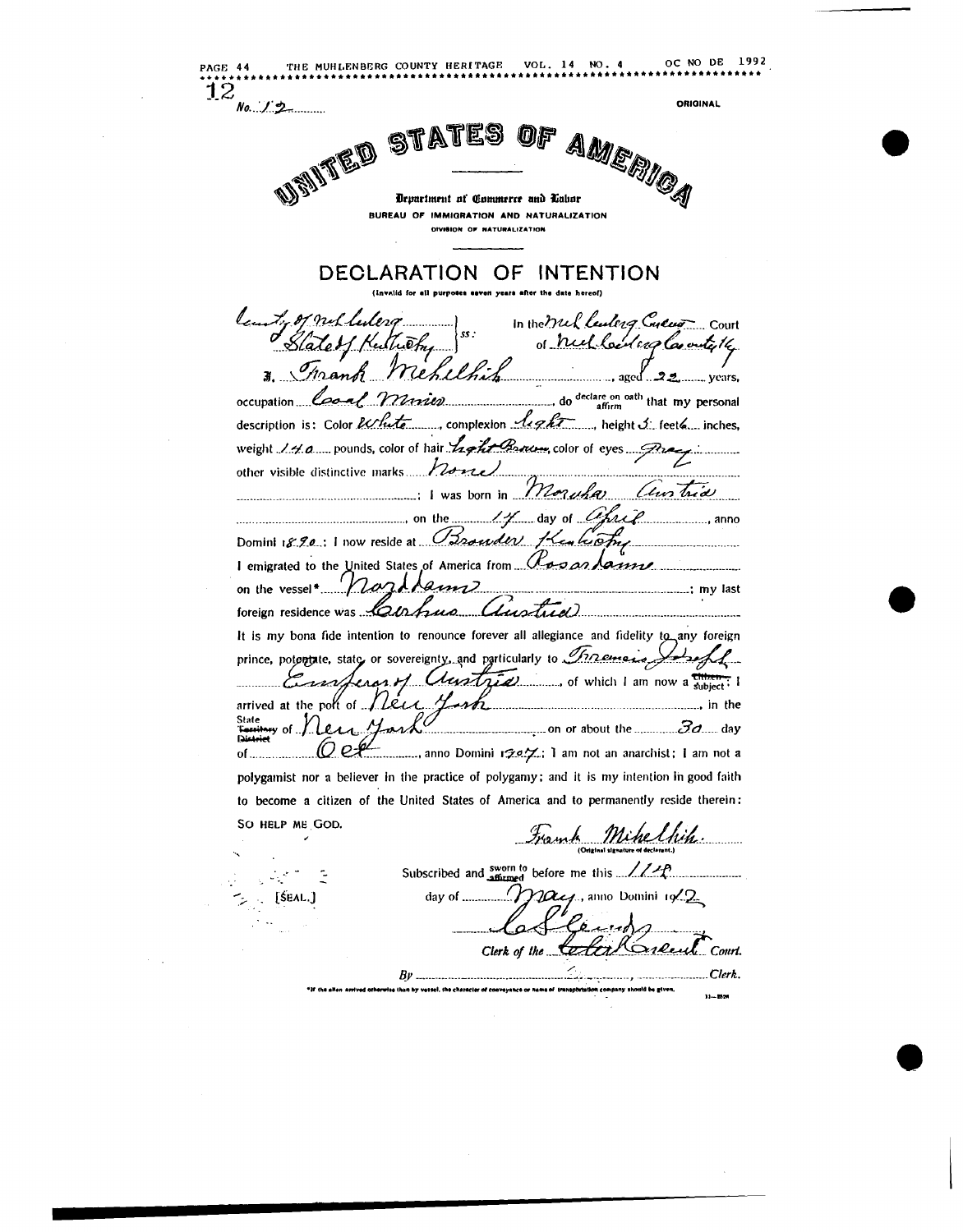### MUHLENBERG COUNTY PIONEERS WHERE THEY **CAME FROM**

The 1850 census of Muhlenberg County, Kentucky provides valuable insight into the origins of many of its<br>dettlers. Although many early pioneers were deceased by 1850, we can gather the birthpiace of its citizens<br>during its

Part two lists the occupations recorded by the census taker. When no occupation is given for a female<br>spouse we have placed her under "Domestic", which was a common expression used at the time for a homemaker.

| STATE or COUNTRY |             | AGE 59 or OLDER |              | HEADS of HOUSEHOLDS |               | ALL CITIZENS |
|------------------|-------------|-----------------|--------------|---------------------|---------------|--------------|
| Kentucky         | 28          | 10.00 Z         | 1,635        | 59.30 %             | 6,576         | 79.55Z       |
| <b>Tennessee</b> | 6           | 2.14Z           | 246          | 8.92Z               | 535           | 6.47Z        |
| Virginia         | 105         | 37.50Z          | 362          | 13.13Z              | 466           | 5.63Z        |
| North Carolina   | 82          | 29.29Z          | 323          | 11.72Z              | 393           | 4.75Z        |
| South Carolina   | 11          | 3.93Z           | 39           | 1.41Z               | 41            | .50 Z        |
| Pennsylvania     | 18          | 6.43Z           | 41           | 1.49Z               | 49            | .59 %        |
| Maryland         | 18          | 6.43Z           | 28           | 1.02Z               | 32            | .39Z         |
| Georgia          | 3           | 1.07Z           | $\mathbf{1}$ | .40Z                | $\mathbf{11}$ | .13Z         |
| Ohio             | 0           | .00Z            | 15           | .54Z                | 25            | .30Z         |
| Missouri         | 0           | .00Z            | 1            | .04Z                | 10            | .12Z         |
| Alabama          | 0           | .00Z            | 4            | .15Z                | $\mathbf{1}$  | .13Z         |
| Arkansas         | 0           | .00Z            | $\mathbf 0$  | .00Z                | 4             | .05Z         |
| Connecticut      | 1           | .36Z            | $\mathbf{z}$ | .07Z                | $\mathbf{2}$  | .02Z         |
| Indiana          | 0           | .00Z            | 3            | .11Z                | 3             | .04Z         |
| New Jersey       | 2           | .71Z            | 2            | .07Z                | 2             | .02Z         |
| Massachusetts    | 1           | .36Z            | 2            | .07Z                | 2             | .02Z         |
| Vermont          | 0           | .00Z            | $\mathbf{1}$ | .04Z                | 1             | .01Z         |
| Illinois         | 0           | .00Z            | 4            | .15Z                | 27            | .33Z         |
| New York         | 3           | 1.07Z           | 5            | .18Z                | 5             | .06Z         |
| Iova             | 0           | .00Z            | 6            | .22Z                | -20           | .24Z         |
| New Hampshire    | 0           | .00Z            | 3            | .11Z                | $\mathbf{3}$  | .04Z         |
| Mississippi      | 0           | .00Z            | 4            | .15Z                | 7             | .08Z         |
| Europe           | 0           | .00Z            | 2            | .07Z                | $\mathbf{2}$  | .02Z         |
| Ireland          | 2           | .71Z            | 12           | .44Z                | 28            | .34Z         |
| Scotland         | $\mathbf 0$ | .00Z            | 1            | .04Z                | 1             | .01Z         |
| England          | 0           | .00Z            | 3            | .11Z                | 3             | .04Z         |
| Germany          | 0           | .00Z            | 4            | .15Z                | 9             | .11Z         |
| <b>TOTAL</b>     | 280         | 100.00Z         | 2,757        | 100.00Z             | 8,266         | 100.00Z      |

The average size family in 1850 was 5.70 people per household. There were 4,010 females and 4,256 males enumerated, Of the 8,266 people living the county at the time 6,576 were born in Kentucky.

**OCCUPATIONS** 

| Apprentice       | ۰                            | 2              | Engineer         | $\overline{\phantom{a}}$ |                | Milling          | $\overline{\phantom{0}}$ | ı   | Stonemason      | -                        | 5              |
|------------------|------------------------------|----------------|------------------|--------------------------|----------------|------------------|--------------------------|-----|-----------------|--------------------------|----------------|
| Blacksmith       | $\overline{\phantom{a}}$     | 23             | Farmer           |                          | $-1.359$       | Millwright       | $\blacksquare$           | 3   | Student         | ٠                        | 9              |
| Bricklayer       | $\overline{\phantom{a}}$     | 4              | Farm Laborer     | $\overline{\phantom{a}}$ | $\mathbf{2}$   | Miner            | -                        | 2   | Tailor          | -                        | 11             |
| Cabinet Maker    | $\qquad \qquad \blacksquare$ | 5              | Ferryman         | -                        | 1              | Minister         |                          | 6   | Tanner          | -                        | 5              |
| Carpenter        | ۰                            | 45             | Gentleman        | -                        |                | Painter          | $\overline{\phantom{a}}$ | 1   | Tavern Keeper - |                          | 5              |
| Chair Maker      | $\qquad \qquad \blacksquare$ | 1              | Gunsmith         | $\overline{\phantom{m}}$ | $\mathbf{2}$   | Physician        | $\overline{\phantom{a}}$ | 13  | Tinner          | -                        | -1             |
| Civil Engineer   | $\overline{\phantom{a}}$     | 1              | Hatter           | $\overline{\phantom{a}}$ | 1              | Pilot            | $\blacksquare$           | 1   | Tobacconist     | -                        | $\overline{2}$ |
| Clerk            | ۰                            | 8              | Laborer          | $\overline{\phantom{a}}$ | 88             | Plasterer        | -                        | 2   | Trader          | $\overline{\phantom{0}}$ | 3              |
| Collier          | $\qquad \qquad \blacksquare$ | $\overline{2}$ | Lawyer           | -                        | 9              | Saddler          | -                        | 7   | Wagon Maker     | ٠                        | -11            |
| Constable        | -                            | 2              | Lockeeper        | $\overline{\phantom{a}}$ | -1             | School Teacher - |                          | 17  | Wheelwright     | -                        | -6             |
| Cooper           | -                            | з              | Magistrate       | -                        |                | Shoemaker        | -                        | -11 | Wool Carder     | -                        |                |
| Corder/Carder    | $\overline{\phantom{a}}$     |                | Merchant         | $\overline{\phantom{a}}$ | 24             | Silversmith      | ٠                        | 1   | <b>TOTAL</b>    |                          | 2,920          |
| Deputy Sheriff - |                              |                | Mercantile Clerk |                          | $\overline{2}$ | Slaymaker        | ۰                        | -1  |                 |                          |                |
| Domestic         |                              | - 1197         | Miller           | -                        |                | Stonecutter      | ٠                        |     |                 |                          |                |

COPYRIGHT @ 1992 DAVID W, MURPHY & ASSOCIATES Thank you David for sharing this with us!! ··························································································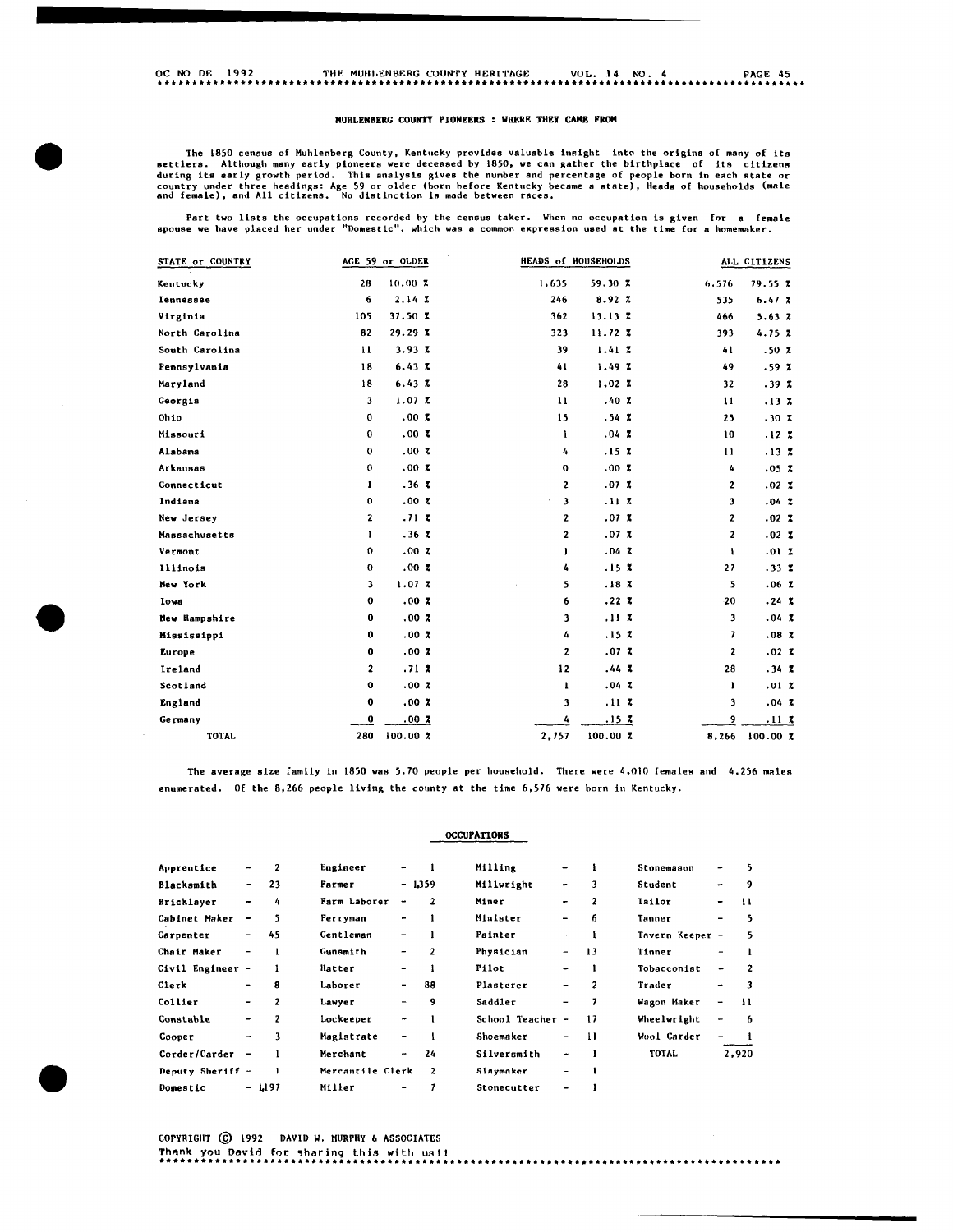**PAGE 46** 

### THE MUHLENBERG COUNTY HERITAGE VOL. 14 NO. 4 OC NO DE 1992

### Continued from Vol. 14 No. 3 Page 35 Muhlenberg County KY Marriages

1876 26 Jan. 1876 2J **Dec.**  1876 20 **Feb.**  1876 2 Mar. 1876  $\mathbb{L}$  Apr. 1876 7 Feb. 1876 3 Aug. 1876 25 Jan. 1876  $5$  Oct. 1876 14 Nov. 1876 23 Sept 1876  $\overline{\phantom{a}}$  oct. 1876 18 Nov. 1876 7 Oct. 1876 7 Dec. 1876 18 Dec. 1876 15 June 1876 10 Oct, 1876 4 Apr. 1876 18 Apr. 1876 10 Feb. 1876 14 Dec. 1876  $-$  Aug. 1876 *2li* Dec. 1876 12 Jan. 1876  $\mathbf{D}_{\mathbf{e}}$   $\mathbf{D}_{\mathbf{e}}$   $\mathbf{c}_{\bullet}$ 1876  $\qquad \qquad$  Sept. 1876 26 Har. \*\*Daniel W. Jernigan, **res: Muhl., age: , lst m Farm**<br>R.T. Jernigan (Arteria), res: Muhl., age: 22, lst m <sup>448</sup>Joseph J. Frazier, res: Muhl., age: 25, lst m Farm<br>Lucy Allison, res: Muhl., age: 25, lst m \*Peter Elschride, res: Louisville, age: 21, lst m Farm<br>Nancy E. Wilcox, res: Muhl., age: 17, lst m \*\*John Tooley, res: Muhl., age: 21, lst m Farmer<br>Mary E. Doss, res: Muhl., age: 18, lst m **\*\*Franquilla Fortney, res: Muhl., age: 24, lst m Farm<br>Annie Eades, res: Muhl., age: 24, lst m** \*Rohert A. Dennis, res: Muhl., age: 22, lst m **Farmer**<br>Mittie E. McCown, res: Muhl., age: 18 lst m Ky. Tn. Tn. Ky. Tn. Tn. Ky. Ky. Ky. Ky. Ky. Ky, Ky. Ky. Ky. Ky. Ky. Ky. Ky. Ky. Tn. Ky. Ky. Ky. Ky• Pa. Vo. Ky. Ky. Tn. Ky. Ky. Ky, Ky. Ky. Ky. u\*William Cassady, res: Muhl,, aP,el JO, Bettie Fentress, res: Muhl., ap:e: 22, let III St one Mason Ky. Ky. Ky, Ky. Ky, Ky. \*Lewis Tappan, res: Muhl., age: 22, lst m painter<br>Julia Johnson, res: Ohio Co., age: 20, lst m \*\*James G. House, res: Al., age: 22, lst, clerk<br>Lula Jones, res: Muhl., age: 20, lst m \*\*E.s. Younts, Mary B. Love, res: Muhl,, **res:** Muhl,, age: 33, **age:** 22, 1st 111 111erohant N,J. N,J. N.J, Ky, Ky. Ky.  $\overline{Ky}$ .  $\overline{Ky}$ .  $\overline{Ky}$ . Ky. Ky. Ky. Ky. Ky. Ky. \*\*William T. Morgan, res: Muhl., age: \_\_, lst, Marshall, Ky. Ky. Ky.<br>Mollie E. Arnold, res: Muhl., age: 23, lst man My. Ky. Ky. #John Robinson, res: Muhl., age: 30, lst m farmer<br>Josephine Elliott, res: Muhl., age: 30, #Frank L. Metzker, res: Muhl., age: 18, farmer<br>L.W. Allen, res: Muhl., age; \_\_ lst, James Ford, res: Muhl., age: 24, lst m farmer<br>Lula Davis, res: Muhl., age: 19, lst m W.W. Davis, res: Muhl., age: 48, 2nd, far**ry, 198, 201, 198, 198, 198, 198, 198, 1**<br>Marth<mark>a A. Riley, res: Muhl., age: 28, 2nd</mark> m farmer Robert W. Robinson, res: Muhl., age: 18, lst m farm<br>Cordelia E. Underwood, res: Muhl., age:14, lst m \*\*N.W. Tannahill, res: Missouri age: 52, lst m farm Nannie E. Cundiff, res: Muhl., age: 26, lst m \*\*Robert H. Langley, res: Muhl., age: 24, lst m farm<br>Bekkue A. Paxton, res: Muhl., age: 18, lst m \*\*John F. Tooly, res: Muhl., age: 46, 2nd m farmer<br>Arbina Chappell, res: Muhl., age: 14, 1st m #E.M. Mercer,<br>Ellen Latham, res: Muhl., age: 18, Ist m<br>res: Muhl., age: 19, Ist m \*\*J.J. Lovell, res: Muhl., age: 21, lst m farmer<br>Ruth Pittman, res: Muhl., age: 19, lst m \*\*Rradly C. Pittman, res: Muhl., age: 20, 1st m farm<br>Anna E. Eades, res: Muhl., age: 19, 1st m \*Mark Myers, res: Muhl., age: 48,<br>Amanda Wing, res: Muhl., age:47, age: 48, 3rd m farmer<br>age:47, 2nd, ##Frances Brothers, res: Muhl., age: 27, 2nd, farm<br>Sarah L. Lovell, res: Muhl., age: 25, 1st m **\*\*James M. Corley, res: Muhl., age: 23, lst m farm**<br>Louisa Dukes, res: Muhl., age: 27, lst m \*\*John M. Corley, res: Muhl., age: 21, lst m farmer<br>Allice Dukes, res: Huhl., age; 20, lst m ##Charles Allen, res: Huhl., age;17, lst m farmer Mary Lee, res: Huhl., age: 23, 1st m Ky. Ky. Ky. Ky. Ky. Ky. **Va.**  Ky. Va. Va. Tn. Tn, Ky. Ky. N.C. N .c. Tn. Ky. Tn. Ky. 11, c • N, C. **Va.** Ky. Ky. Ky. Ky.<br>Il. Ky. Ky. Ky. Ky. Ky. Ky. Ky. Ky. Ky, Ky. Ky. Ky. Va. Ky, Ky. N.C. Va.<br>Ky. N.C. Ky. Ky. Ga. N,C. Ky. Ky. Ky. Ky, Ky, Ky. Ky. Ky. Ky. Ky. Ky. Ky. Ky, Ky. Ky. Ky. Ky. Ky.<br>Ky. Ky. Ky. Tn. Tn. Tn.<br>Ky. Ky. Ky. Ky. Ky. Ky, Ky. Ky. Ky. Ky. Ky. Ky. Tn. Tn.<br>Ky. F.C. H.C. Ky. Ky. "· c. Ky. Ky, Ky. Ky. Ky. \*\*n,F. ,Tohneton, res: Muhl,, age: 19, 1st 111 .far111er Ky. Pa. Va, Mnry F. End es, res:. Huh 1., **age:** 20, 1st III Ky. Ky• Ky• \* not in Har. book \*\* **varie11** In l.nro • ••••••••••••••••••••••••••••••••••••••••••••••••••••••••••••••••••••••••••••••••••••••••••••••

We are looking forward to the year 1993. Hope to make your "Heritage" both interesting and informative. Renew your membership so that you may join us for next year .... ..•••.•..••....••....•..••....•...•.....•..........•.....•••................... , ....•.....•...

**.**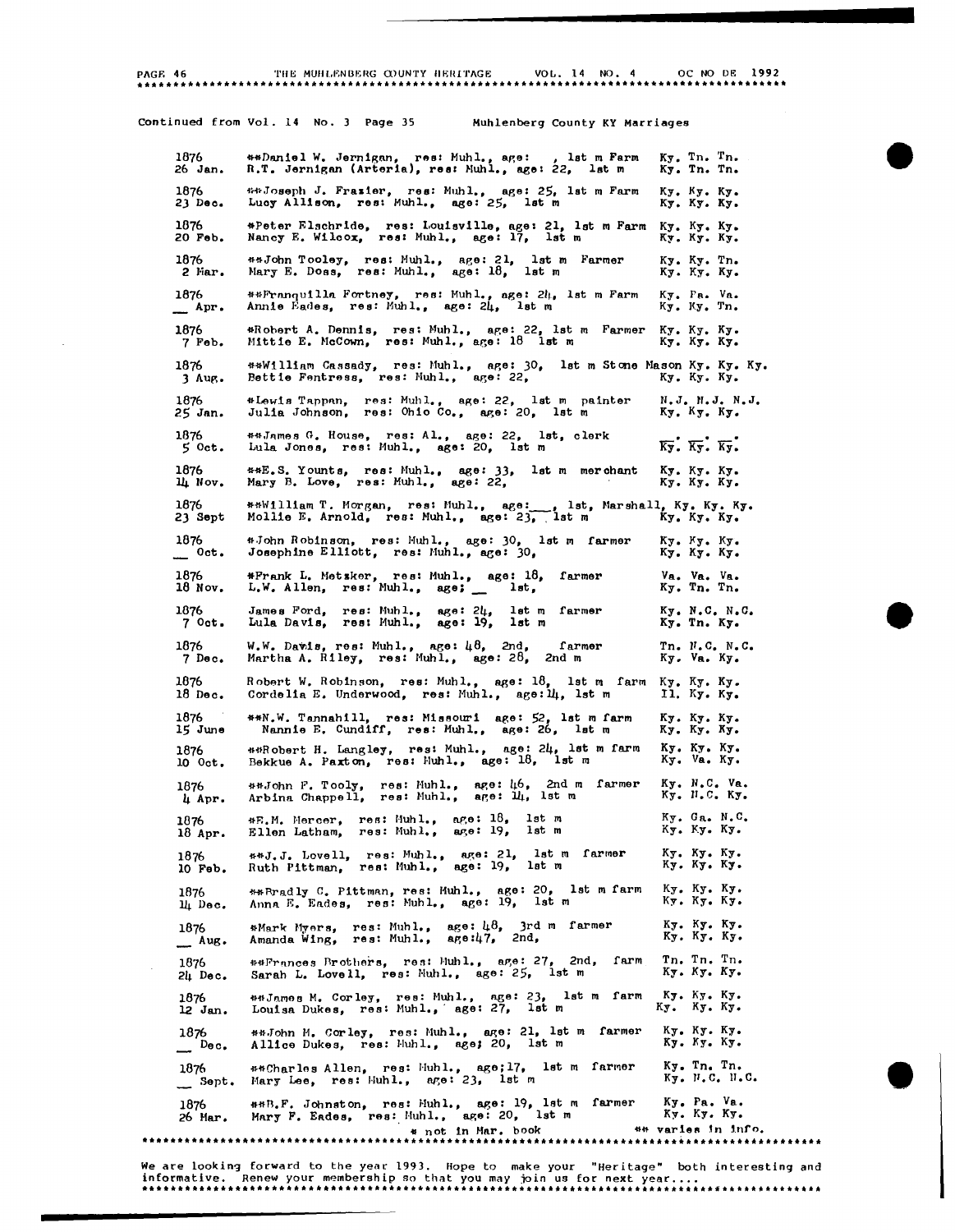| OC NO DE 1992                                                                    | THE MUHLENBERG COUNTY HERITAGE                                                                                                        | VOL. 14 NO. 4  | PAGE 47                                                                                     |
|----------------------------------------------------------------------------------|---------------------------------------------------------------------------------------------------------------------------------------|----------------|---------------------------------------------------------------------------------------------|
| 1876<br>6 Dec                                                                    | **H.H. Hotslin (Hoblin), res: Muhl., age: 27, lst m<br>Sallie P. Drake, res: Muhl., age: 27, lst m<br>Hoolin in 1880 Muhl. Co. Census |                | Ky.<br>$K_{\overline{y}}$ . $\overline{K_{\overline{y}}}$ . $\overline{K_{\overline{y}}}$ . |
| 1876<br>__ Mar.                                                                  | ##C.Y. Martin, res: Muhl., age: 25, lst m farmer<br>Sue M. Rice, res: Muhl., age: 20,<br>lst m                                        |                | Ку. Ку. Ку.<br>Ку. Ку. Ку.                                                                  |
| 1876<br>13 Apr.                                                                  | ##M.M. Rice, res: Muhl., age: 60, 2nd m. farmer<br>Ruth A. Drake, res: Muhl., age; 60 lst m.                                          |                | Ky. Va. Va.<br>Ky. N.C. N.C.                                                                |
| 1876<br>28 Dec.                                                                  | ##W.M. Cook, res: Muhl., age: 27, lst m farmer<br>Mary J. Walker, res: Muhl., age: 18, lst m                                          |                | Ky. N.C. Ky.<br>Ку. Ку. К                                                                   |
| 1876<br>17 June                                                                  | ##J.N. Hodge, res: Muhl., age: 21, lst m farmer<br>Julis A. Welborne, res: Muhl., age: 15, lst m                                      |                | Ку. Ку. Ку.<br>Ку. Ку. Ку.                                                                  |
| 1876<br>7 Dec.                                                                   | ##Rwssell Segars, res: Muhl., age: 26, lst m farmer<br>Alsa A. Edwards, res: Muhl., age: 33, lst m                                    |                | Ку. Н.Ү. Ку.<br>Ку. Va. Ку.                                                                 |
| 1876<br>10 Oct.                                                                  | ##Zilman Hunt, res: Huhl., age: 22, lst m farmer<br>Mary Wood, res: Muhl., age: 18, lst m                                             |                | Ку. Ку. Ку.<br>Ку. Ку. Ку.                                                                  |
| 1876<br>l Sept.                                                                  | ##William Baggett, (Bagwell), res: Butler, age: 20, lst m Ky. Ky. Ky.<br>Eliza Arnold, res: Muhl., age: 19, lst m                     |                | Ку. Ку. Ку.                                                                                 |
| 1876<br>16 Dec.                                                                  | ##J.W. Matherly, res: Muhl., age: 20, lst m farmer<br>Linia C. Welborne, res: Muhl., age: 21,                                         | lst m          | Ку. Ку. Ку.<br>Ку. Ку. Ку.                                                                  |
| 1876<br>$\sim$ Nov.                                                              | *E.J. Hughes, res: Muhl., age: 22, lst m Farmer<br>Udora N. Oudas (Andas), res: Muhl., age: 16, lst m                                 |                | Ку. Ку. Ку.<br>Ky. Va. Ky.                                                                  |
| 1876<br>16 Nov.                                                                  | sarleasant D. Bromley, res: Muhl., age; 28, lst m Farm Tn. Tn. Tn.<br>Margaret Hughes, res: Muhl., age: 34,                           | lst m          | Ky. Tn. Ky.                                                                                 |
| 1876<br>16 Apr.                                                                  | ##Jerry Jenkins, res: Logan Co., age: 25, lst m farm<br>Mary J. Oudas (Audas), res: Muhl., age: 18, lst m                             |                | Ку. Ку. Ку.<br>Ky. N.C. Tn.                                                                 |
| 1876<br>16 Nov.                                                                  | ##Henry Hunt, res: Muhl., age: 27, 2nd m farmer<br>Mary Day, res: Muhl., age: 23,<br>lst m                                            |                | Ку. Ку. Ку.<br>Ky. Tn. Ky.                                                                  |
| 1876** Thomas T. Hunt of Muhl.<br>9 Mar. Susan Day                               | $20$ lst,<br>Farmer<br>of Huhl.<br>24<br>2nd.                                                                                         |                | Ку. Ку. Ку.<br>К <b>у.</b> Ку. Ку.                                                          |
| $1076$ ## W.S. Pearson of Muhl. 26 lst.<br>5 Apr. Beatrice McPherson of Muhl. 17 | Farmer<br>lst                                                                                                                         |                | Ку. Ку. Ку.<br>Ку. Ку. Ку.                                                                  |
| 1876<br>特性<br>13 July                                                            | R.H. Pearson of Muhl. 19 1st Merchant<br>Mary F. Cisney of Muhl. 18 lst.                                                              |                | Ky. My. Ky.<br>Ку. Ку. МС.                                                                  |
| 1876<br>好好<br>27 Nov.                                                            | Thomas F. Burge, of Muhl.<br>24 2nd.<br>Rebecca J. Smith of Muhl.<br>-19<br>lst                                                       | Farmer         | TN. Tn. Tn.<br>Ку. Ку. Ку.                                                                  |
| 1876<br>Mar.                                                                     | ** W. K. Cooksey of Muhl. 22, lst<br>Nannie Ratliffe of Muhl. 20, 2nd                                                                 | Farmer         | Ky. Mich Ky.<br>Ку. <sup>К</sup> у. Ку.                                                     |
| 1876<br>长铃<br>May                                                                | Elijah J. McPherson of Todd Co. 35 2nd<br>Florence Moore (Shutt in book) of Muhl 28 2nd                                               | Farmer         | Ky. Ay. Ky.<br>Ку. Ку. Ку.                                                                  |
| 1876<br>县县<br>$19$ $0$ ct.                                                       | James H. Hendricks of Muhl. 21, 1st.<br>Harriett E. Sanford of Muhl. 15, 1st                                                          | Farmer         | Ky. Ky. Ky.<br>Ку. Ку. Ку.                                                                  |
| 1876<br>脊柱<br>$\mathbf{p}$ Dec.                                                  | Andrew J. Latham, of Logan Co. 20 lst.<br>Mary J. $\ast$ of Muhl. 18, 1st                                                             | Farmer         | Ку. Ку. Ку.<br>Ky. Tn. Tn.                                                                  |
| ( * Townsend in book)                                                            |                                                                                                                                       |                |                                                                                             |
| 1876<br>₩<br>20 Oct.                                                             | Peyton Bass of Muhl. 21 lst.<br>Anna Bass of Muhl. 18, 1st                                                                            | Farmer         | Ку. Гу. Ку.<br>Ку. Ку. Ку.                                                                  |
| 1876<br>**<br>8 Oct.                                                             | James Drake of Muhl. 22, 1st<br>Lora King $+$ of Muhl. 21, lst<br>(+ wis Laura in book- also date way off)                            | Farmer         | Ку. Ку. Ку.<br>Tn. Tn. Tn.                                                                  |
| 1876<br>特特<br>4 Apr.                                                             | Francis Dukes of Thinl,<br>20<br>lst<br>Susan T. Owen of Huhl. 20<br>lst                                                              | Farmer         | Ку. Ку. Ку.<br>Ку. Ку. К <b>у.</b>                                                          |
| 1876<br>Jno S. Tooley of Muhl.<br>長春<br>2 Mar.<br>Mary E. Doss of Muhl.          | $21$ lst<br>19 lst                                                                                                                    | Farmer         | Ку. Ку. Ку.<br>Ку. Ку. Ку.                                                                  |
| 1876<br>Charles Bevan of Muhl.<br>特殊<br>12 Oct.                                  | 62 2nd<br>Elizabeth Drake of Muhl. 44 2nd                                                                                             | armer          | Ky. Md. Md.<br>Ку. Ку. Ку.                                                                  |
| 1876<br>41.11<br>$31$ Dec.                                                       | Thomas Mansfield of Muhl. 49 3rd<br>Mary S. J. Gates of Muhl.<br>- 35<br>- 3rd                                                        | Farmer         | Ку. Ку. Ку.<br>Ky. Tn. Va.                                                                  |
| 1876<br>书书<br>2 Sep.                                                             | Jno Shelton, of Muhl. 23 lat<br>D.A. Mansfield (Georgia in book) Muhl. 20                                                             | Farmer<br>1st. | Ку. Ку. Ку.<br>Ку. Ку. Ку.                                                                  |

#not in marriage book

 $\bar{z}$ 

<sup>\*\*</sup> varies in info.